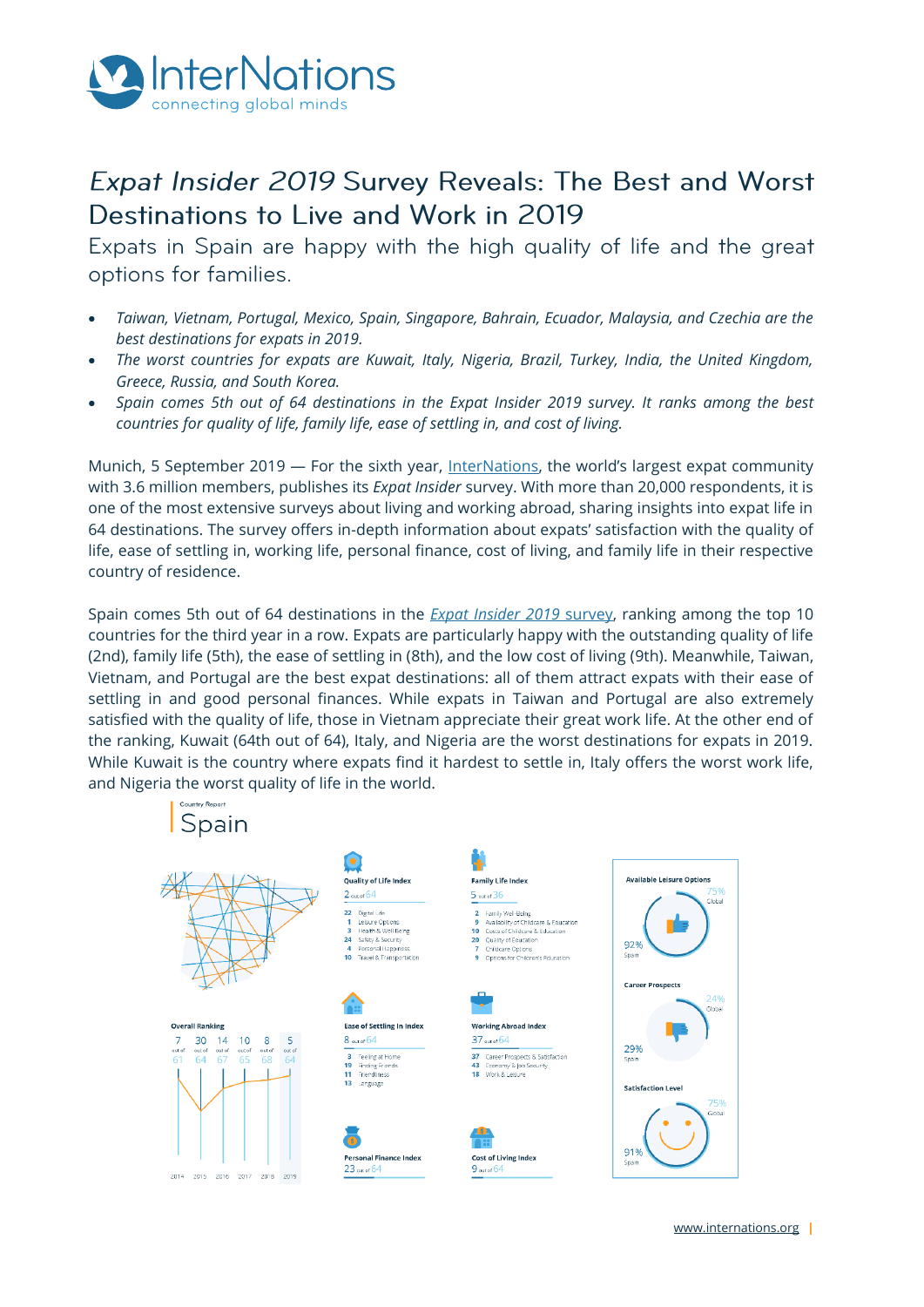

# **Expat Life in Spain**

In the *Expat Insider 2019* survey, Spain secures its spot among the best countries for quality of life (2nd place out of 64). Two of Spain's best features are its climate and weather as well as the availability of leisure options (1st and 2nd, respectively). Spain also performs well when it comes to health and wellbeing (3rd): more than four in five respondents (82%) find healthcare in Spain affordable (vs. 55% globally), and 86% are satisfied with the quality of medical care (vs. 65% globally). Living in Spain, however, generally seems to come with "*affordable costs*", as a Turkish expat highlights. In fact, the country ranks in ninth place in the Cost of Living Index. Moreover, Spain is a great destination for families with children, ranking 5th out of 36 destinations in the Family Life Index. It even comes in second worldwide for family's well-being, with more than nine in ten expat parents (93%) happy with the Spaniards' friendly attitude towards families with children (vs. 81% globally). These excellent results help the country compensate for its comparatively poor performance in the Working Abroad Index (37th), where the main concerns for expats seems to be their career prospects (45th) and the country's economy (43rd).

## Top 10 Destinations for Expats in 2019

## **1. Taiwan**

Coming 1st out of 64 countries and territories in the *Expat Insider 2019* survey, Taiwan stands out for its great quality of life (3rd place). Taiwan is rated best in the world for the affordability of healthcare, with almost nine in ten respondents (89%) satisfied with this factor (vs. 55% globally). Expats in Taiwan are also happy with the quality of medical care (92% vs. 65% globally) and their personal safety (96% vs. 81% globally). In addition to that, 78% agree that it easy to settle down there (vs. 59% globally), and 88% find the locals generally friendly (vs. 68% globally). A Canadian expat summarizes: "*I have found my home in Taiwan. On this friendly island, I have found peace, love, and health.*" Taiwan also ranks among the top 10 destinations regarding expats' personal finance (6th) and working abroad (8th). It even comes in second for career prospects, which are rated positively by 65% of respondents (vs. 55% globally). The only obstacle for expats settling in Taiwan seems to be learning the local language: more than half (52%) struggle with it (vs. 45% globally).

## **2. Vietnam**

After ranking 14th out of 68 destinations in 2018, Vietnam is voted the second-best country for expats in 2019. Expats there are particularly happy with their career prospects (68% satisfied vs. 55% globally) and their jobs in general (74% satisfied vs. 64% globally). However, Vietnam is not only the highestranking country when it comes to working abroad, it is also the best destination for personal finance (1st out of 64). In fact, 81% of expats are happy with their financial situation (vs. 64% worldwide), and 75% state that their disposable household income is more than they need to cover daily costs (vs. 49% globally). This might be partially because living in Vietnam is also considered affordable: 86% of expats rate the cost of living positively (vs. 47% globally). An Australian expat appreciates that "*it is a very inexpensive country, and the people are nice and simple*". On the other hand, Vietnam lags behind in terms of digital life (51st), as, for example, just about half the expats (52%) find it easy to pay without cash (vs. 79% globally). Another dissatisfying factor is the quality of the environment, which is rated negatively by 57% (vs. 20% globally).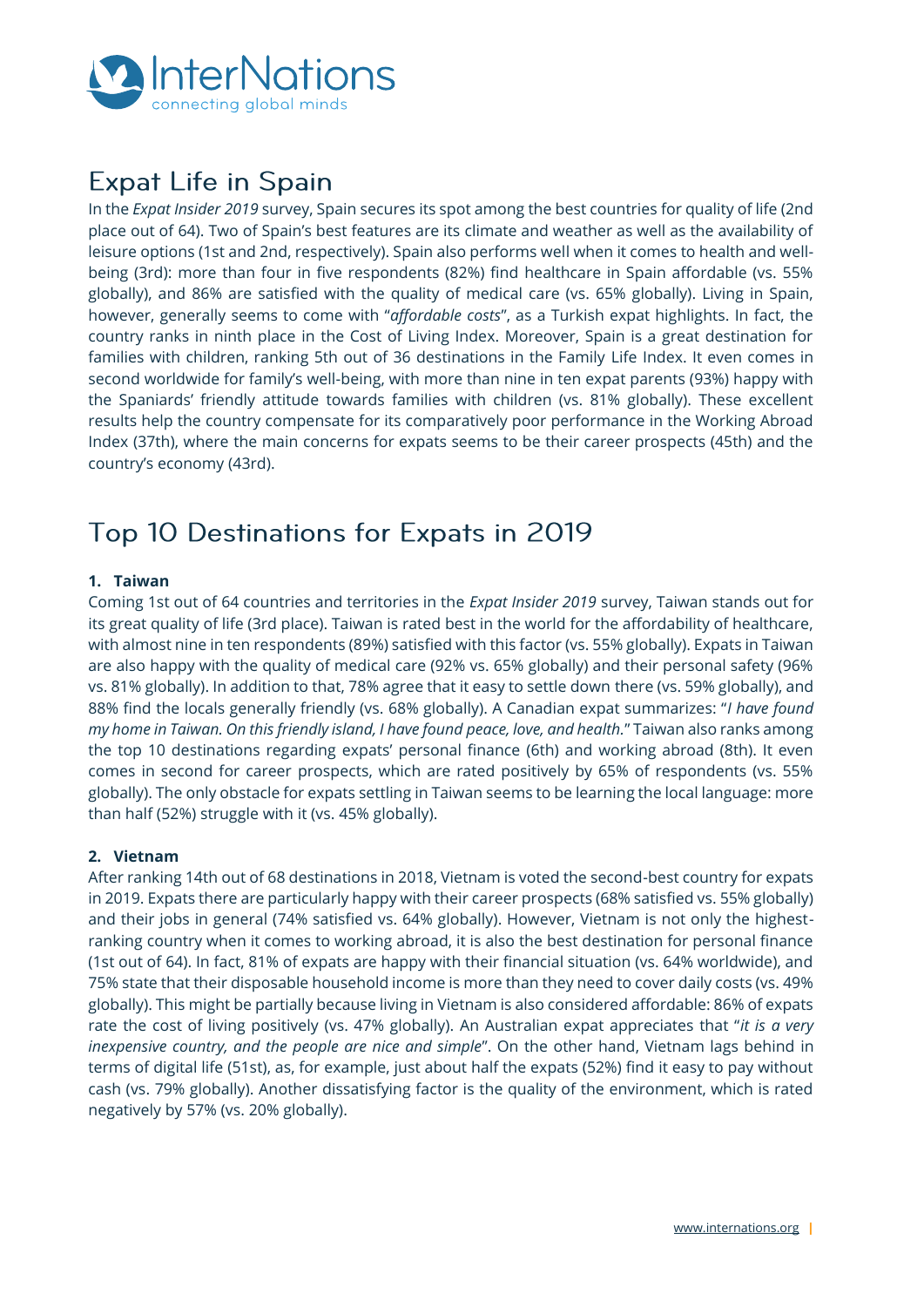

## **3. Portugal**

According to the *Expat Insider 2019* survey, Portugal offers an excellent quality of life (1st worldwide) and a "*relaxed lifestyle*", as a British expat highlights. It is one of the world's best countries for leisure options (2nd): more than four in five expats (83%) are happy with the socializing and leisure activities available to them (vs. 65% globally), and almost every expat (95%) rates the climate and weather positively (vs. 61% globally). Moreover, Portugal ranks among the top 5 expat destinations where it is easy to settle in for the third year in a row (4th in 2019). Within this index, it even comes first in the Feeling at Home subcategory, with 83% finding it easy to settle down in this country (vs. 59% globally). It may help that 91% of expats find the Portuguese generally friendly (vs. 68% globally). While Portugal also secures its spot in the top 10 countries in the Cost of Living Index (8th; 83% satisfied vs. 47% globally), it is not a top scorer when it comes to working abroad (35th). Expats are unhappy with their career prospects (50th) and their job security (47th), with only around half the respondents (46% and 51%) rating the respective factors positively (vs. 55% and 59% globally).

## **4. Mexico**

Mexico is the world's easiest country to settle in as an expat, and more than four in five expats (84%) feel at home in the local culture (vs. 60% globally). Expats do not only consider Mexicans to be very friendly (92% vs. 68% globally), they also find it easy to make friends with them (80% vs. 42% globally). Mexico also ranks first in the world for socializing and leisure activities (84% positive ratings vs. 65% globally). "*People like to ask me questions about my life,*" shares an expat from the USA, *"I do not feel alone here.*" Regarding personal finance, Mexico ranks fourth worldwide, with 78% being satisfied with their financial situation (vs. 64% globally). On the other hand, the country performs poorly in the Safety & Security subcategory (54th), with expats' personal safety being a main concern: three times the global average report negative feelings about this factor (27% vs. 9% globally). The same is true for expats raising children in Mexico: 36% are worried about their children's safety, four times the global average (9%). However, overall, Mexico has improved its performance in the Family Life Index to rank 16th out of 36 destinations in 2019. This is mainly due to better ratings for the availability of childcare and education (6th), the cost of childcare and education (12th), and the quality of education (13th).

## **5. Spain**

## **6. Singapore**

Expats in Singapore continue to be very happy with their quality of life, ranking the city-state fourth in this index for the third year in a row. Almost every expat in Singapore (95%) finds it easy to get highspeed internet access at home (vs. 75% globally), ranking the city-state first in the world for this factor. Expats living in Singapore also feel well connected through transportation (98% satisfied vs. 68% globally) and are happy with the opportunity to travel (96% vs. 82% globally). In addition, every respondent in Singapore (100%) feels safe (vs. 81% globally), making it the best country for personal safety. Looking at the Ease of Settling In Index, 82% agree that it is easy to settle down in the country (vs. 59% globally), and 78% find it easy to live there without speaking the local language (vs. 45% globally). "*English is spoken here as a universal language*," explains an expat from China. However, Singapore shows poor results when it comes to costs: it ranks among the worst countries regarding the affordability of healthcare (59th out of 64), childcare and education (28th out of 36), and cost of living in general (53rd out of 64).

## **7. Bahrain**

After a first place in the *Expat Insider* survey in 2018 and 2017, Bahrain loses six places in 2019 (7th out of 64). These results may be affected by its sudden drop of 17 places in the Working Abroad Index (from 1st to 18th). While Bahrain is still in the top 10 countries for career prospects and job satisfaction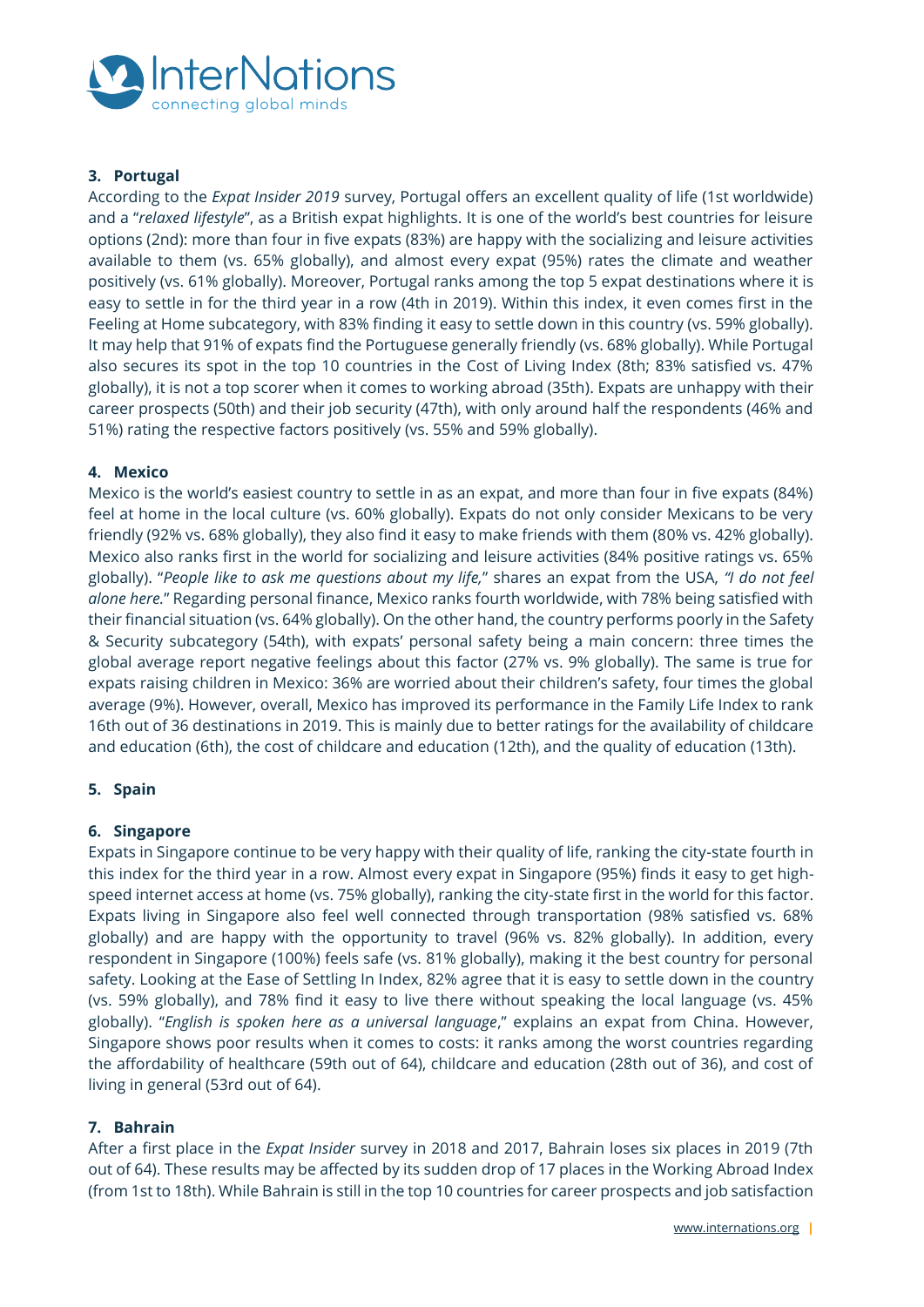

(10th), expats seem to be less satisfied with their working hours (3rd in 2018 to 27th in 2019) and their job security (5th to 19th). An Indian expat dislikes "*the economy's instability and the fact that there is no growth*". In fact, 62% are happy with the state of the economy, which is just about the global average (63%). Expat parents are also slightly less happy, ranking Bahrain 13th out of 36 countries in the Family Life Index (vs. 7th out of 50 countries in 2018). Still, more than nine in ten parents (93%) rate the friendly attitude towards families with children positively (vs. 81% globally), and expats keep having no issues with settling in in their new country (2nd): more than four in five respondents (82%) say it is easy to settle down in Bahrain (vs. 59% globally). They find it easy to make friends (68% vs. 54% globally) and to live in the country without speaking the local language (94% vs. 45% globally).

## **8. Ecuador**

Expats in Ecuador are the happiest in the world: nearly nine in ten (86%) are generally happy with their life (vs. 74% globally). "*Life is just simpler and more enjoyable*," explains an expat from the USA. Finding friends seems to particularly please expats living in Ecuador (3rd), with 73% agreeing that it is easy (vs. 54% globally). Ecuador also comes third in terms of cost of living, with 85% of respondents being satisfied with this factor (vs. 47% globally). Additionally, healthcare is considered affordable by 78% of expats (vs. 55% globally). However, two of the biggest challenges for expats in Ecuador are digital life (47th) and work (45th). The country is voted worst in the world regarding cashless payments options: more than two in five expats (43%) find it hard to pay without cash (vs. 13% globally). In terms of working abroad, Ecuador even dropped 34 places (11th in 2018), drastically losing ground in the Career Prospects & Satisfaction (5th in 2018 to 48th in 2019) and Work & Leisure (4th to 35th) subcategories. More than three in ten respondents (31%) are unhappy with their career prospects in 2019 (vs. 24% worldwide).

## **9. Malaysia**

Affording a good life in Malaysia does not seem to be hard for expats: the country comes in 7th place out of 64 countries in the Cost of Living Index, with 82% of expats rating costs positively (vs. 47% globally). As a British expat highlights, there are "*earning opportunities compared to very reasonable cost of living*". In fact, Malaysia scores another seventh place when it comes to personal finance, and 62% report that their household income is more than enough to cover daily costs (vs. 49% globally). What is more, Malaysia is one of the best countries in the Ease of Settling In Index, ranking third only after Mexico (1st) and Bahrain (2nd). Expats in the country find it easy to settle down (76% vs. 59% globally) and make new friends (64% vs. 54% globally). Maybe it helps that expats are also happy with the socializing and leisure activities available in Malaysia (8th out of 64). As a Philippine expat points out: "*There are many places to visit, and you will never run out of things to do*." However, Malaysia is an average destination for working abroad (27th), with just around half the expats (52%) being satisfied with their career prospects (vs. 55% worldwide).

## **10. Czechia**

Czechia ranks second in the world in the Working Abroad Index, only beaten by Vietnam. Its best results can be found in the Career Prospects & Satisfaction (2nd) and Economy & Job Security (3rd) subcategories, though it ranks in the top 10 for all factors of this index. More than four in five expats (84%) rate, for instance, the state of the economy positively (vs. 63% globally). Czechia is also a great destination for families (4th): 90% of expat parents are satisfied with their family life in general (vs. 79% globally), and 93% are particularly happy with the leisure activities available for their children (vs. 75% globally). With regard to quality of life, Czechia comes in 7th place out of 64 countries and stands out in particular for its good results in the Travel & Transportation subcategory (3rd). Nearly every expat enjoys the opportunities to travel (96% vs. 82% globally) and is satisfied with the country's transportation infrastructure (95% vs. 68% globally). A Chilean respondent also describes Czechia as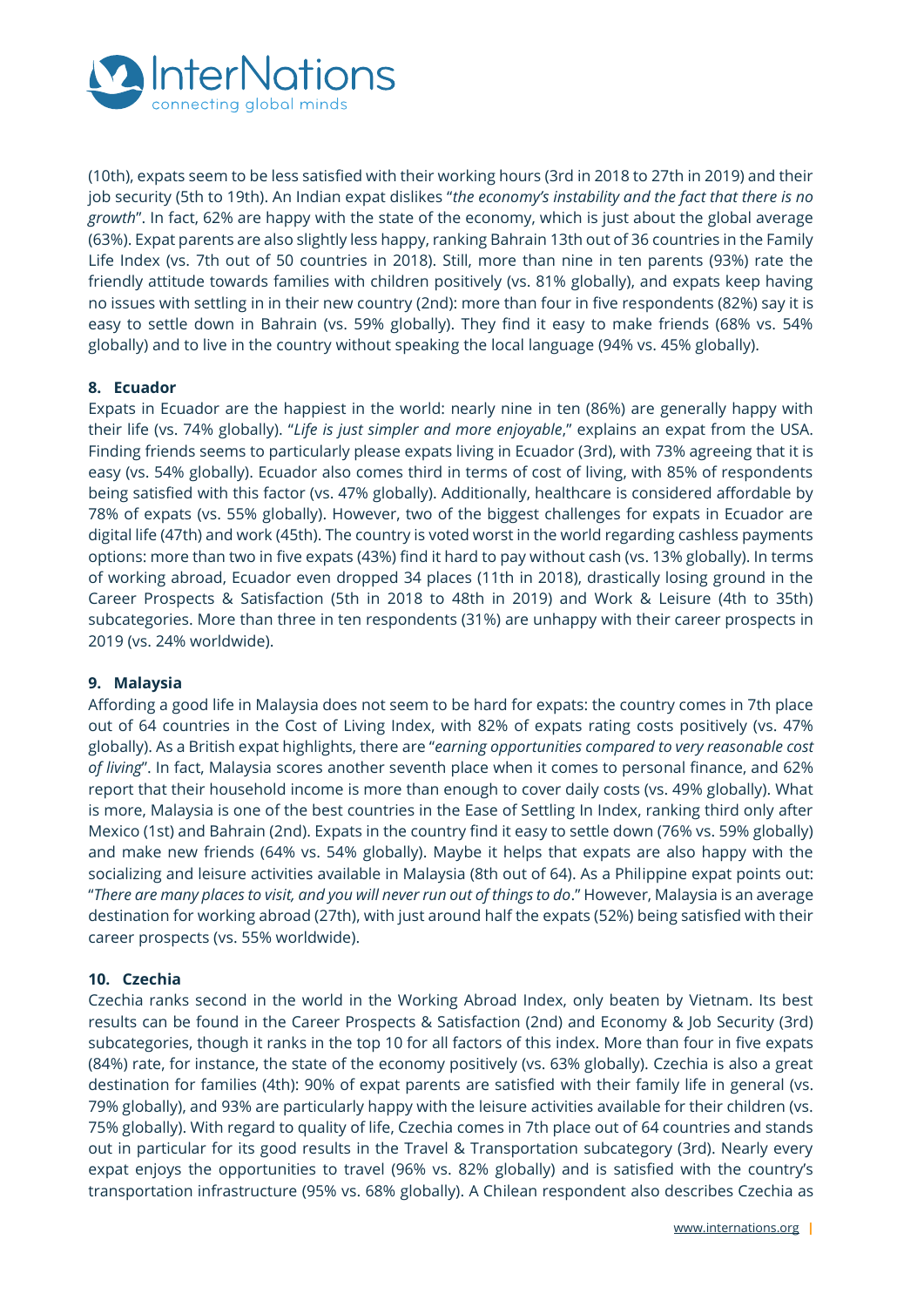

an "*affordable country*", and more than three-quarters are happy with the general cost of living (76% vs. 47% globally) and the cost of healthcare (77% vs. 55% globally). On the other hand, settling in seems to be a challenge (53rd). More than a third of expats (35%) find the population generally unfriendly (vs. 16% globally), and 77% struggle to learn the local language (vs. 45% globally).

## Bottom 10 Destinations for Expats in 2019

## **64. Kuwait**

With the exception of 2017, when it ranked second to last, Kuwait has consistently been ranked as the worst country for expats, and 2019 is no exception. It also comes in last in the world for the ease of settling in: more than half the respondents (51%) do not feel at home in the local culture (vs. 23% globally), and note quite two-thirds (63%) claim that making local friends is hard (39% worldwide). *"The locals are not friendly towards expats, and they seem to resent foreigners being here,*" states a British respondent. In fact, 53% of expats think that there is an unfriendly attitude towards foreign residents (vs. 19% globally), ranking Kuwait last in the world for this factor, too. What is more, the country offers a low quality of life (63rd), as 57% of expats are unhappy with the available leisure activities (vs. 12% globally), for example. Ranking 60th, Kuwait is also not a top scorer in terms of working abroad. In fact, two in five (40%) rate the career prospects negatively (vs. 24% globally), 36% are generally unsatisfied with their job and their work-life balance (vs. a global 19% and 21%, respectively).

## **63. Italy**

With its "*economy in dire straits*" and "*no perspectives*", as a Russian expat describes it, Italy hits rock bottom for working abroad in 2019 (64th out of 64 countries). Less than two in five expats (16%) rate the state of Italy's economy positively (vs. 63% globally), while 39% worry about their job security (vs. 21% globally). Half of the respondents (50%) are also dissatisfied with the career prospects (vs. 24% globally), and a third (33%) are generally unhappy with their job (vs. 19% worldwide). Italy also ranks in the bottom 3 countries in the Personal Finance Index (62nd), with 33% of expats being concerned about their financial situation (vs. 18% globally). While 85% of expats appreciate the good weather and climate (vs. 61% globally), Italy still performs mediocre in terms of quality of life overall (49th) due to of its results for digital life (57th) and the country's political stability (58th). In fact, 48% of expats are unhappy with the latter factor, compared to just 17% of expats worldwide. Expats also struggle to settle down in the country (56th), and two-thirds (67%) find it hard to live there without speaking the local language (vs. 40% globally). "*People only speak Italian and are not interested in foreigners,*" says a German expat.

## **62. Nigeria**

Ranking 62nd out of 64 countries overall, Nigeria has the world's worst quality of life for expats. It ranks last in the Travel & Transportation as well as Health & Well-Being subcategories: 61% disagree that healthcare is affordable (vs. 26% globally), and 66% say it is of low quality (vs. 18% globally). A similar share (65%) is generally unhappy with the quality of the environment (vs. 20% globally). In the Safety & Security subcategory (62nd), Nigeria shows poor results, too: more than half the expats (51%) do not feel safe in the country (vs. 9% globally), and 58% worry about the political stability (vs. 17% globally). As a Hungarian expat puts it: "*We are not really free to walk everywhere, there is not much to do, and there is always a possibility of danger*." Nigeria shows mixed results in the Ease of Settling In Index (31st): while it ranks among the bottom 10 countries in the Feeling at Home subcategory (55th), it is among the top 10 destinations in the Language subcategory (10th). The same is true when it comes to working in Nigeria: its 16th place for career prospects and satisfaction stands in sharp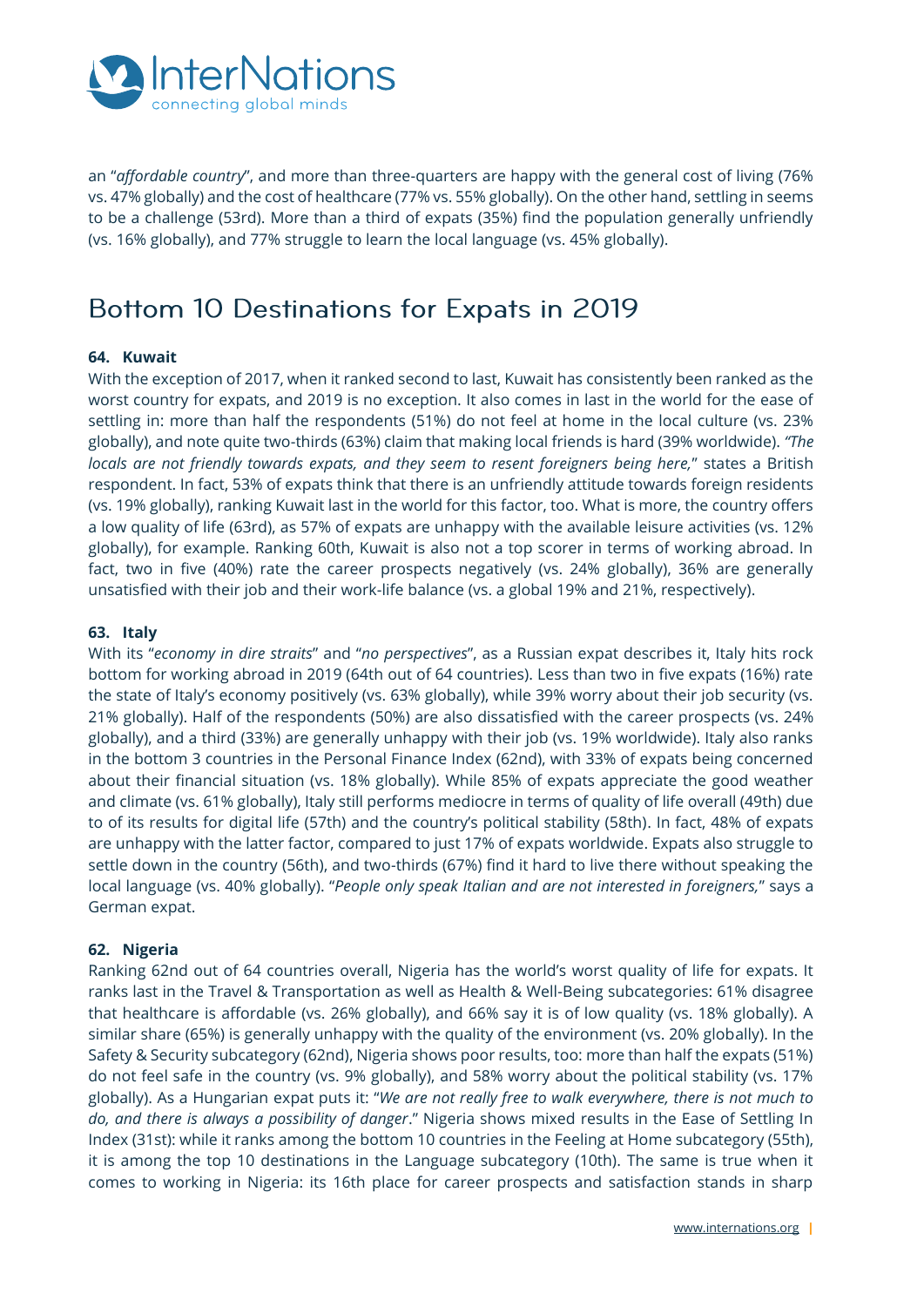

contrast to its 57th rank for economy and job security.

## **61. Brazil**

In the *Expat Insider 2019* survey, Brazil comes in last worldwide in the Safety & Security subcategory: 41% do not find the country peaceful (vs. 10% globally), 61% do not feel safe (vs. 9% globally), and 53% are dissatisfied with the political stability (vs. 17% globally). An expat from New Zealand describes having the "*underlying feeling of people always living in fear*" in Brazil. While Brazilians seem to be very friendly towards families with children (13th out of 36 countries), Brazil still comes in second to last in the Family Life Index overall (35th), only ahead of Turkey. It is rated the worst destination for family well-being, with more than half the expat parents (54%) concerned about their children's safety (vs. 9% globally). The quality of education is also rated negatively by 38%, more than double the global average (16%). While Brazil also ranks low for working abroad (58th out of 64), it comes in 37th place for the ease of settling in. More than four in five expats (83%) find the Brazilians friendly (vs. 68% globally), though nearly three-quarters (74%) disagree that it is easy to live in the country without speaking the local language (vs. 40% globally).

## **60. Turkey**

Turkey is the worst country in the world for expat families (36th out of 36): close to two in five expat parents (39%) are dissatisfied with the options for children's education (vs. 17% globally), and 38% rate the quality of education negatively (vs. 16% worldwide). Turkey is also rated the worst country for children's general well-being, with 20% of expat parents rating this factor negatively (vs. 8% globally). Expats' working life does not look much brighter in Turkey (62nd), with nearly a third of expats (32%) unsatisfied with their job (vs. 19% globally). In addition to low career prospects (60th) and lacking job security (59th), working hours seem to be a main concern (64th). Expats in a full-time position in Turkey work an average of 44.8 hours per week, not quite an hour longer than the global average (43.9), and 39% are unsatisfied with their hours (vs. 19% globally). As an Albanian expat points out: "*Salaries are low, there is no time for myself, and I am always working.*" What is more, Turkey comes in 56th out of 64 countries in the Safety & Security subcategory, with 47% worrying about the country's political stability (vs. 17% globally).

## **59. India**

Coming in 62nd out of 64 countries in the Quality of Life Index, India especially lags behind digitally (62nd): expats for example struggle with getting a local mobile phone number (38% negative answers vs. 7% globally) and with accessing administrative and government services online (53% vs. 26% worldwide). India also ranks among the worst countries in terms of safety and security (60th). In fact, more than two in five respondents (44%) find the country not peaceful (vs. 10% globally), 27% do not feel safe (vs. 9% globally), and 32% are concerned about the political stability (vs. 17% globally). "*I do not like that I always have to keep my guard up,"* describes an expat from the USA, *"as a female, I do not feel safe.*" What is more, India is the world's worst country in terms of quality of environment for the second year in a row. Working in India does not seem to be easy for expats either, especially due to above-average working hours for full-timers (47.7 hours per week vs. 43.9 globally). However, for 63%, their disposable household income is at least more than they need to cover daily costs (vs. 49% globally). In general, life in India is considered affordable by 69% of expats (vs. 47% globally).

## **58. The United Kingdom**

The UK ranks 58th out of 64 countries in the *Expat Insider 2019* survey amidst ongoing Brexit uncertainty: it has fallen 14 places in terms of political stability, now ranking among the ten worst countries in the world for this factor (57th). Over two in five expats (42%) rate the political stability negatively (vs. 17% globally). As one German expat puts it: *"Brexit makes our future uncertain."* In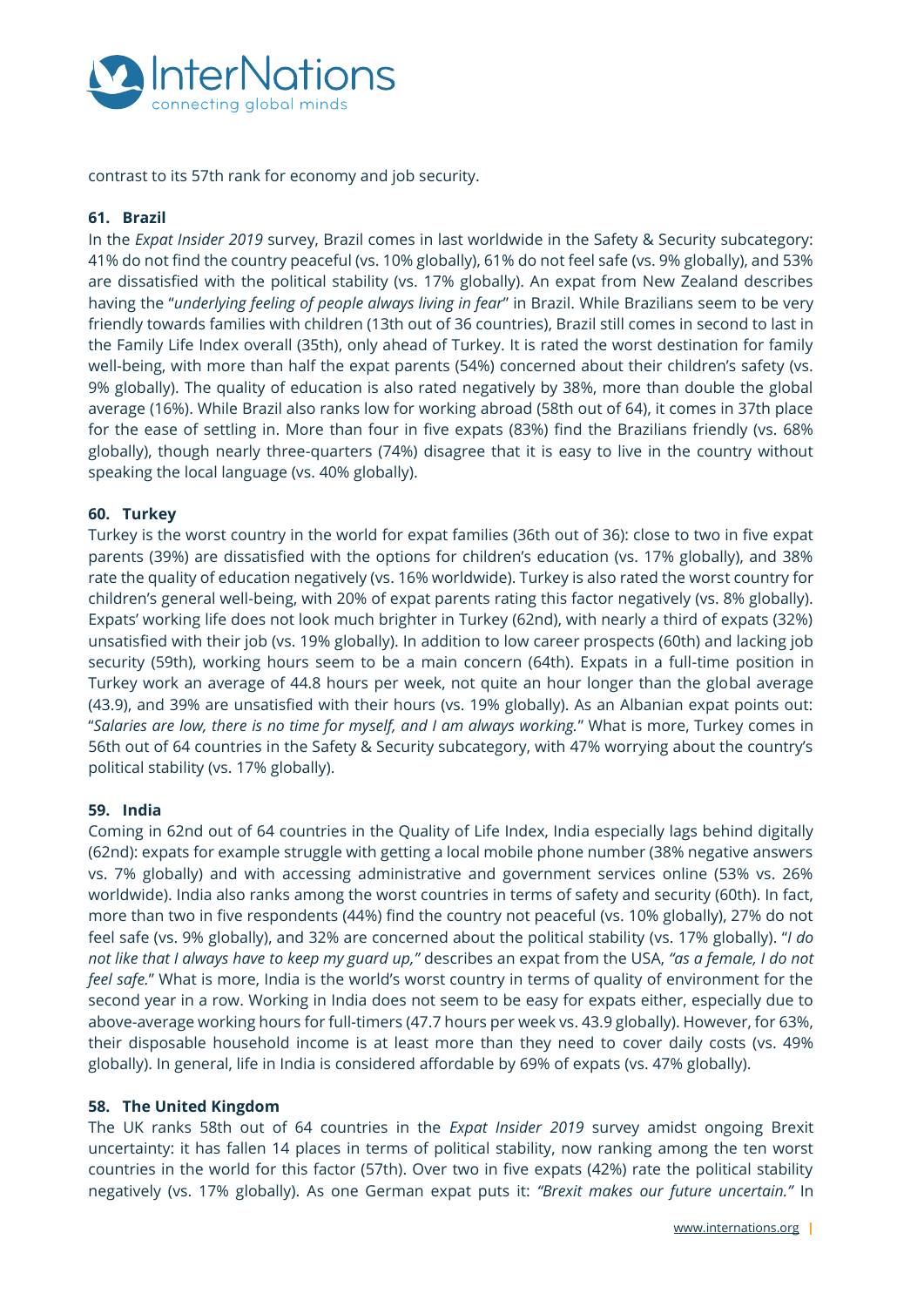

addition, the UK receives its worst ratings ever in all subcategories of the Working Abroad Index: it ranks 45th for economy and job security, which is 29 places lower than in the *Expat Insider 2016* survey before the Brexit referendum (16th out of 67). In 2019, nearly one-quarter of expats in the UK (23%) are unhappy with the state of the economy (vs. 8% negative ratings in 2016), 21% are unsatisfied with their career prospects (vs. 12% in 2016), and 23% worry about their job security (vs. 17% in 2016). Expats also struggle to settle in, with the UK ranking 45th in the Ease of Settling In Index. Nearly three in ten expats (28%) say that Brits are *un*friendly towards foreign residents (vs. 19% globally). It might be no surprise then that the UK ranks third from the bottom for personal happiness (62nd), only ahead of Denmark (63rd) and Kuwait (64%). Just 66% of expats are generally happy with their life in the UK (vs. 74% worldwide).

## **57. Greece**

Ranking last in the world in the Personal Finance Index for the sixth year running, 39% of expats in Greece worry about their financial situation (vs. 18% globally), and 42% say that their household income is not enough to cover daily costs (vs. 23% globally). A British expat explains that *"no matter how much money you make, it is not enough"*. In terms of working abroad, Greece comes second to last worldwide (63rd) and shows poor results across all factors of the index. More than two in five expats (42%) are unhappy with their career prospects (vs. 24% globally) and job security (vs. 21% globally), respectively, and two-thirds (67%) rate the state of the Greek economy negatively (vs. 18% globally). While Greece achieves a mediocre 38th place out of 64 countries in the Quality of Life Index, more than one-third of expats (36%) are unhappy with the political stability (vs. 17% worldwide). On the bright side, expats enjoy the Mediterranean climate in Greece (2nd in the world) and the available leisure activities (18th). What's more, close to three-quarters (74%) still find it easy to feel at home in the local culture (vs. 60% globally), and 66% have no issues with making local friends (vs. 42% globally).

## **56. Russia**

Russia ranks 50th out of 64 countries in the Quality of Life Index, with expats there struggling with the weather and climate (54% unhappy vs. 21% worldwide) and the restricted access to online services (24% unhappy vs. 9% globally), among other things. Russia also ranks last in the Language subcategory of the Ease of Settling In Index, as 75% find it hard to learn the language (vs. 45% globally), and 77% say it is hard to live in the country without speaking Russian (vs. 40% globally). This is just one of the reasons why Russia ranks a poor 56th place in the Ease of Settling In Index: more than a third of respondents (34%) also find it hard to settle down in the country (vs. 23% globally). Expat parents show discontent, too, when it comes to family life in Russia (28th out of 36 countries): 18% rate their children's safety negatively (vs. 9% globally), and 23% are unhappy with children's health (vs. 10% globally). Russia can show improved results in the Career Prospects & Satisfaction subcategory (56th in 2018 to 40th in 2019), with just a quarter of expats (25%) rating their career prospects negatively in 2019, compared to a third (33%) in 2018. However, expats are still unhappy with their work-life balance (32% negative ratings vs. 21% worldwide) and the state of the economy (39% vs. 18% globally).

## **55. South Korea**

Settling down is a real challenge for expats in South Korea: 41% find it hard (vs. 23% globally), and 37% struggle to get used to the local cultures (vs. 20% globally). What is more, South Korea dropped eleven positions in the Working Abroad Index since 2018, ranking 51st out of 64 countries in 2019. It even comes last worldwide in the Work & Leisure subcategory, with 37% of expats rating their worklife balance negatively (vs. 21% globally). In the Quality of Life Index, South Korea also experiences a significant drop, losing 14 places (23rd in 2018 to 37th in 2019). Expats are dissatisfied with the quality of the environment (69% negative ratings vs. 20% globally) — a South African expat points out the "*really bad air quality*" in particular — and lack socializing and leisure activities (27% unhappy vs. 19%